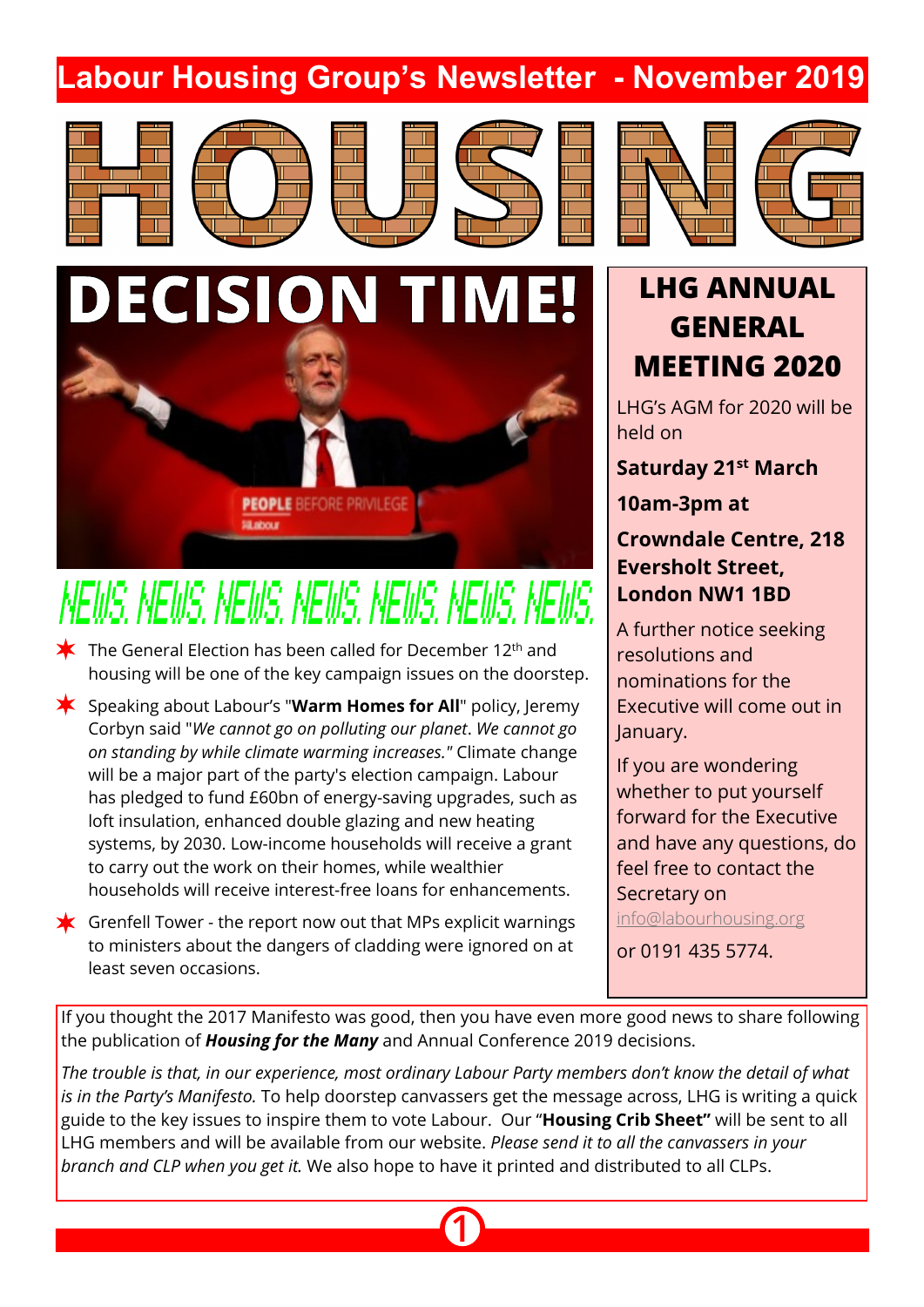# **Editorial**

Welcome to the second edition of LHG's e-Newsletter! As the Newsletter is a 'work in progress' we will welcome your comments on its style and format. But please, not before your efforts have been put into getting a Labour Government elected on December 12th. Housing has never in recent years been such a hot political issue, and only Labour's raft of policies begins to address the real crises affecting millions of our countrymen and women: thousands are homeless, millions are stuck in overpriced privately rented flats, millions face insecurity at home, aspiring home owners are priced out of their hopes, leaseholders are being fleeced for essential works such as cladding renewal - and so on.

Disgracefully, the list is almost endless, and responsibility for these crises lies firmly with the Tory Party and its Governments of fundamentalist free market cranks over the past nine years.

One of the fundamental problems affecting us all is the power of property ownership - something that the Labour Land Campaign addresses in an article in this newsletter.

LHG is developing a series of briefings to help you and others in your campaigning over the next few weeks - see the box on Page 5 for details

This Newsletter also includes a report of Labour Housing Group's successful joint fringe meeting at Conference this year, and advance notice of the 2020 Annual General Meeting in March.

There is a report from London LHG, and links to enable you to contact local groups in the North-East and North-West, who hosted LHG's national policy day in September in Liverpool.

As this newsletter is being published before the December General Election, it is hopefully the last one for a long time in which Labour Housing Group will be seeking to influence opinion and policy in opposition.

So, the very best of luck to everyone in their Campaigning efforts, and a special wish of good luck to our Treasurer Ross

Houston, who is fighting the one-time Thatcher stronghold of Finchley and Golders Green.

Ed Derrick (Editor)



# **Labour Housing Group supports the call for radical housing policies to go into the 2019 Manifesto.**

We were excited by the policy pledges made in 2017, and believe the additional points made in this year's Annual Conference composites make our housing policies even more attractive.

**2**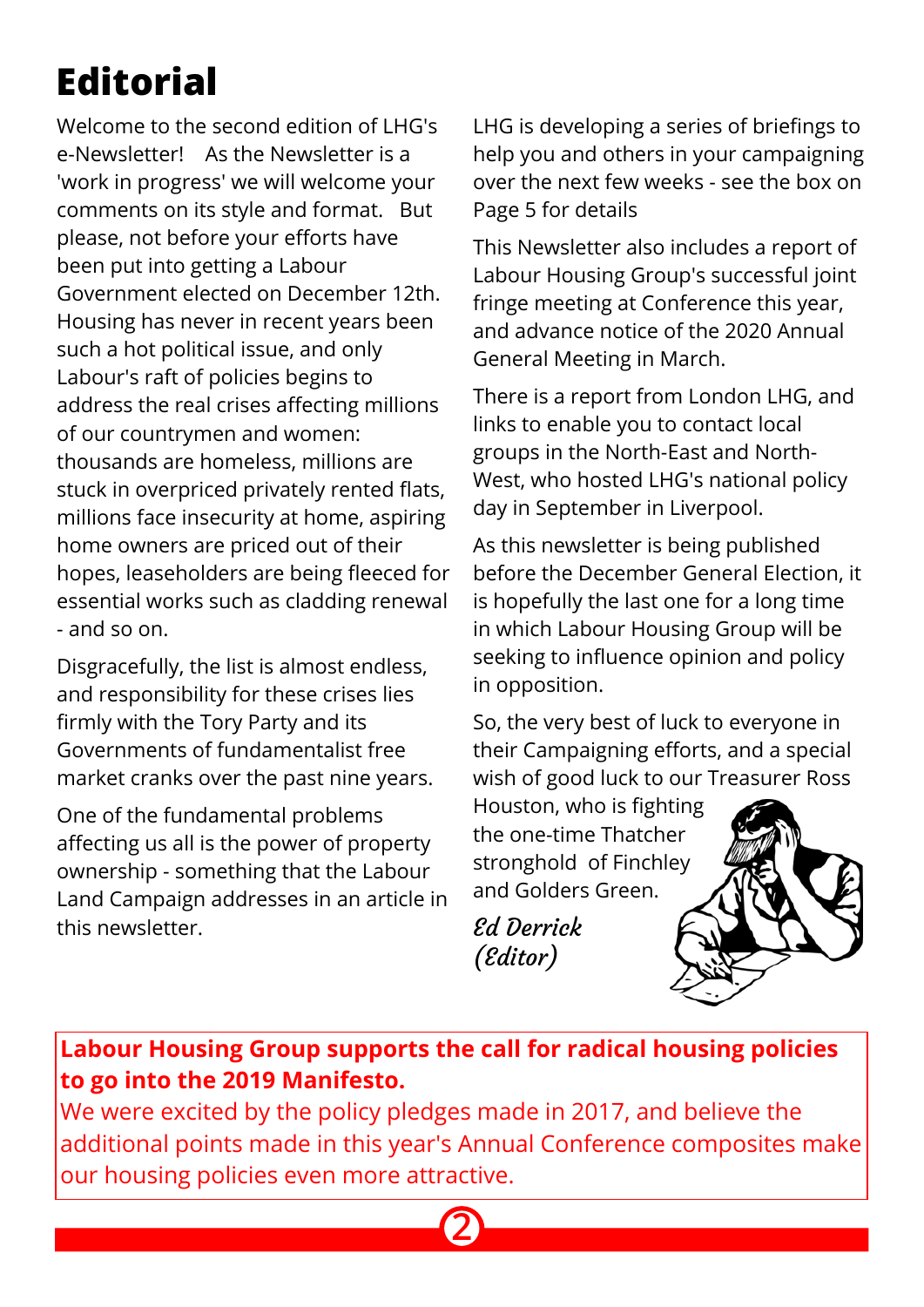# **ANNUAL CONFERENCE REPORT 2019**

### **Inspiring, nail-biting - and humdrum**

The atmosphere at Labour Party Conference this year was a mix of inspiring, nail-biting, and humdrum.

Inspiring elements came from some of the Front Bench speakers, teenagers talking about climate change, and several very brave delegates talking about their personal experiences of mental health problems.

We had seemingly endless reference-backs from Brighton Pavilion CLP, and long sessions of voting for Rule Book changes. And of course we were waiting for the Supreme Court ruling on Johnson's prorogation of Parliament.

Sadly, the Housing and Homelessness composites came on the very last day, and were somewhat overshadowed by the Supreme Court announcement and the recall of MPs to Parliament on the last day of Conference.

However, for us housing buffs, in between all of that were over 20 Fringe meetings covering housing and homelessness (more than any other subject –even Brexit and the NHS) and housing came top of the Priority Ballot for delegates to vote on which topics they want to see discussed at Conference.

A large number of motions had been submitted about both housing and homelessness. The **housing composite** contains the bulk of LHG's motion for Conference, other than an element about seeing housing investment as investing in assets rather than borrowing (which is referred to in Housing For the Many), but it covers a wide range of issues in addition.

### **Key proposals**

Key amongst the proposals were pledges to:

� build an average of 155,000 social rented homes a year, with at least 100,000 of these social rented council homes;

- � to start with immediate effect when in Government, to end rather than suspend the Right-to-Buy and Right-to-Acquire and
- � to help private renters with an end to 'no fault' evictions, open-ended tenancies, caps and controls on rents linked to local income, new minimum standards and tougher enforcement.

### **Homelessness as national emergency**

The **homelessness composite** suggested that homelessness should be treated as a national emergency, an idea recently gaining ground in the homeless sector which could make a significant difference to how homelessness is prevented, addressed, and resourced.

It also focused on the number of 'enforcement' measures which are having the effect of criminalising people for living in public spaces in some places. The rough sleeping picture in Brighton caused a great deal of concern amongst delegates - no-one can have failed to be dismayed by the large number of tents, people sleeping in doorways, and people begging that we passed every day on our way to and from the conference centre in Brighton.

## **LHG's Fringe meeting 1 - Time for Public Housing Revolution**

The meeting heard from a series of speakers about why a revolution is needed, and the need for fundamental change to the housing system, along with a radical review of housing finance to support public housing.

Public housing in Britain, an incredible institution when done properly, will provide a payback of benefit to us all.

## **LHG's Fringe meeting 2 - A home shouldn't cost the earth**

This meeting heard about how Labour can address the housing and climate crises, was held jointly with **SERA** (Labour's environmental

**3**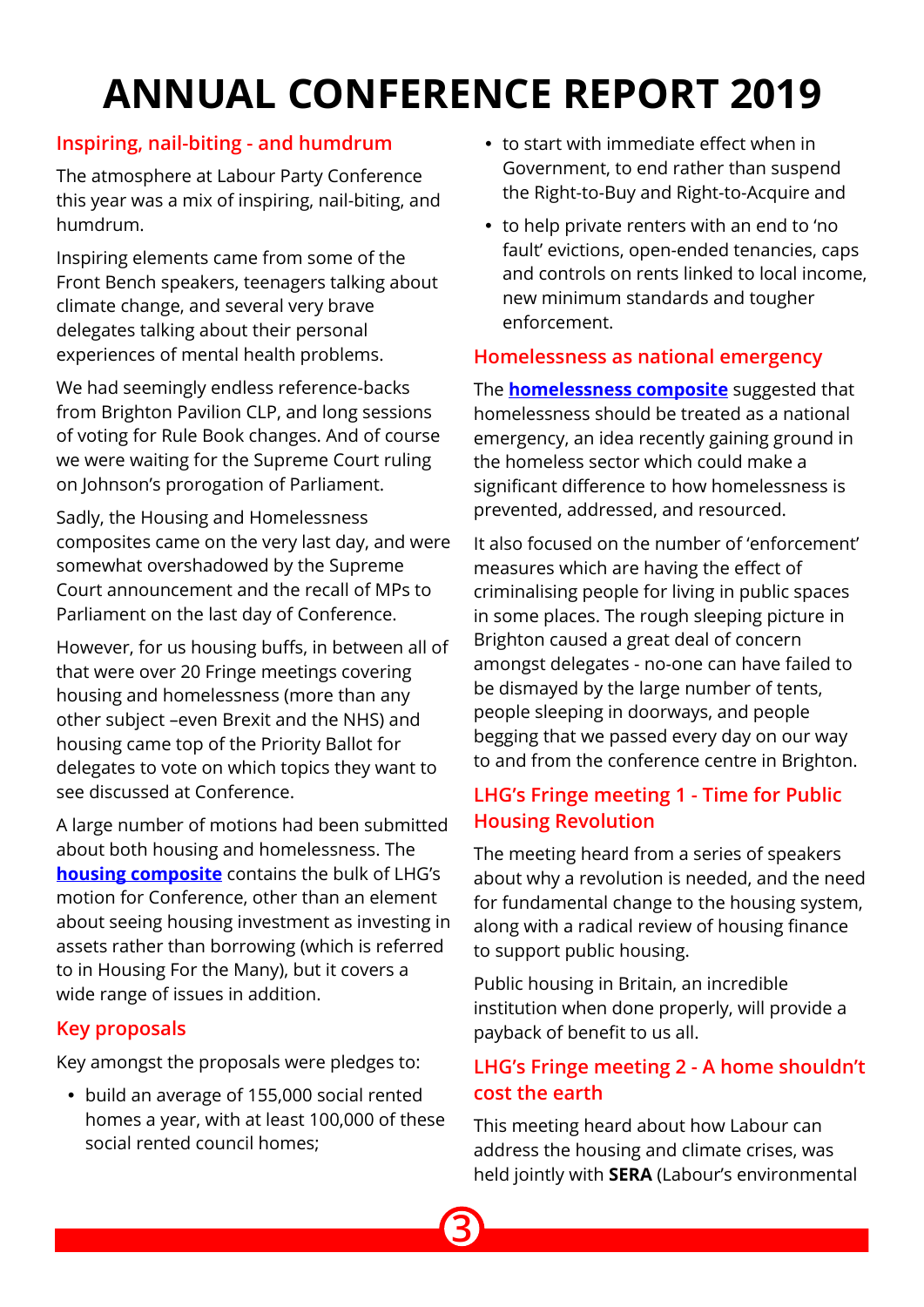#### **ANNUAL CONFERENCE REPORT 2019 (continued)**

campaign group), **CPRE** (Campaign for the Protection of Rural England) and the Federation of Master Builders.

We heard about the need for incentives for retrofitting, for making the planning system fit for purpose so as to close the large gap between the ambition to eliminate carbon emissions from residential buildings by 2030 and the plans for making that a reality.

The benefits of modular (offsite) construction, capable of building new homes more rapidly, quietly, and efficiently, to meet energy efficiency targets were also discussed.

#### **At both meetings, people were left in no doubt about the need for housing to be at the heart of our**

**campaigning.** As John Healey said, we must get across that only Labour can put in place what is needed, and give people hope once more.

I left Brighton feeling that we had done a good job of outlining what we will do when we are in office – but a little dismayed that, despite our Leader and Deputy Leader being clear that we have to solve the housing crisis, **there is still a lot to do to bring housing to the top of Labour's collective campaigning mind.**

*Report by LHG Secretary, Sheila Spencer*

# **LAND FOR THE MANY: THE LID'S COMING OFF THE BOX**

This year's Labour Party-commissioned *Land for the Many* report provides an eye-opening review of exactly how unfair, inefficient and wrong is "the way our fundamental asset is used, owned and governed".

Perhaps the most visible consequence of this corruption is the precariousness of so many citizens' housing situation. If anything is managed for the Few rather than the Many, it is land – and the Few sure do well out of it: after decades of rising land values, land now accounts for over 50% of UK net wealth and accommodation costs account for a greater proportion of the expenditure of regular households than ever before.

The report proposes a whole series of reforms to discourage the treatment of land as a speculative commodity that exists to enrich a tiny minority, and make of it a resource to meet social needs, enable the building of decent, affordable homes, enhance environmental quality, create cohesive communities and power a more stable and efficient economy.

The *Labour Land Campaign* (LLC) has long tried to draw attention to the importance of how land is managed vis-a-vis a nation's economic health and governance but landowning vested interests have succeeded in drawing a veil of silence over the whole issue for a long time in the United Kingdom.

 They have managed to do this because, although they represent only a tiny minority of citizens, they wield disproportionate power through influence on the establishment, notably Westminster and the media. Publication of this report provides further evidence that at last, the lid is coming off the box.

Many of the ills of society could be addressed by reforming the fiscal system, switching the burden of taxation from economically productive activities such as work, trade, enterprise and investment, and onto sterile land wealth in the form of a Land Value Tax (LVT).

From the LLC perspective, repair of the dysfunctional land market and resolution of the most serious consequences of its dysfunctionality such as the housing crisis would essentially be collateral benefits – albeit very important ones – of a fiscal reform designed to minimise the economically destructive and socially pernicious effects of our current taxation regime.

However, such root-and-branch fiscal reform is politically dangerous when it comes to selling it to the 60-70% of ordinary owner-occupying households because the conversation is so effectively controlled by the Few: a very mild mention of LVT in the

**4**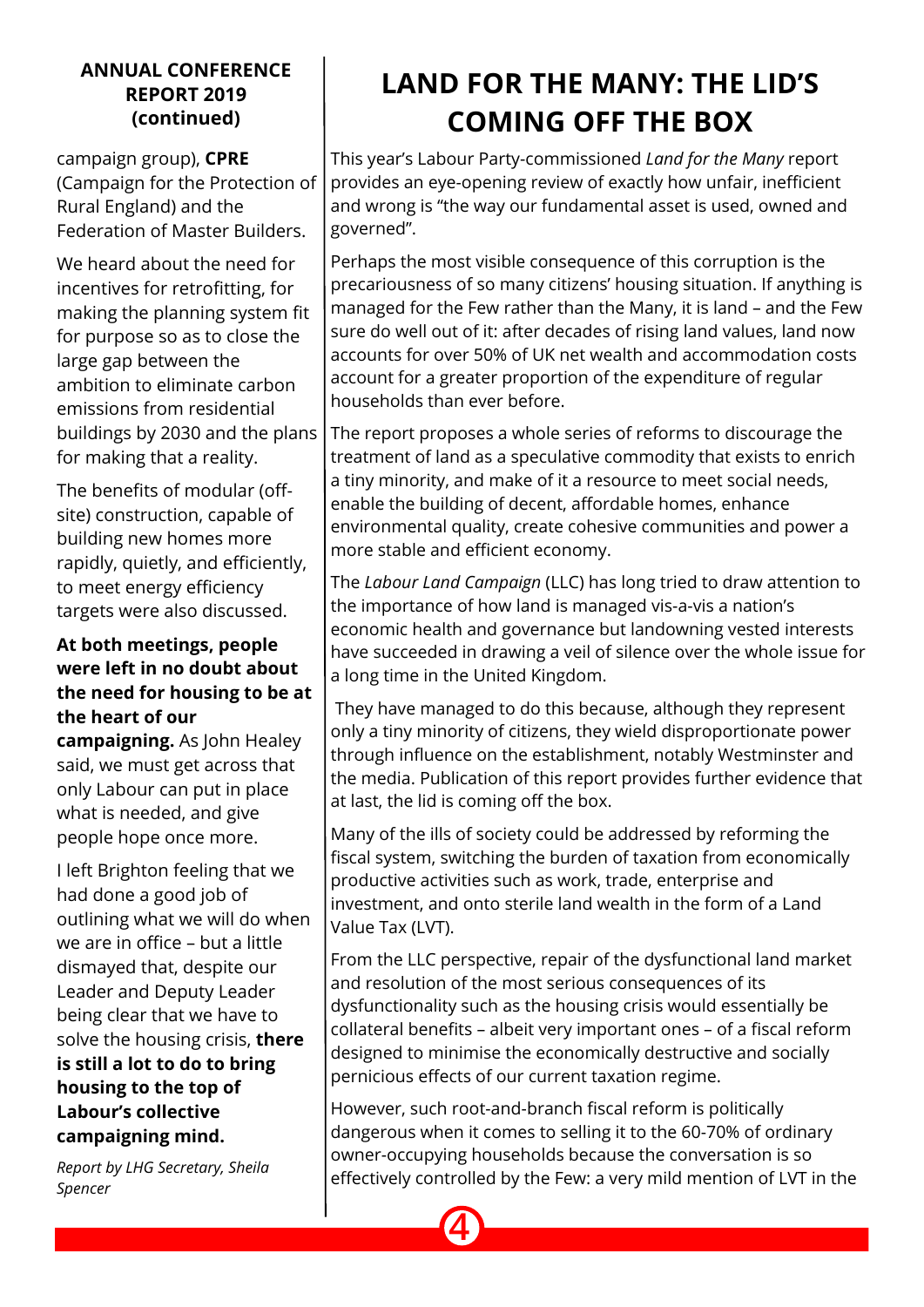#### **LAND FOR THE MANY: THE LID'S COMING OFF THE BOX (continued)**

**5**

2017 Labour Party manifesto elicited the hysterical, dishonest "Garden Tax" response from Conservative Party Central Office. This was dutifully disseminated by the usual suspects, as was encountered by many activists on the doorstep, especially in constituencies where land values have risen most obscenely.

One of the recommendations in *the Land for the Many* report is to replace Business Rates (BRs) with a LVT. From LLC's point of view, such a switch would provide an excellent chance to test transition to wealth taxation but a couple of tweaks could significantly expand its beneficial impact without affording vested interests an opportunity to mislead voters.

Firstly, a simple transfer would fail to remove the incentive to leave potentially useful land undeveloped which is, as the report emphasises, a major contributor to the housing crisis. LLC would recommend extending the new LVT regime to cover brownfield sites (undeveloped land with or eligible for planning permission).

Secondly, the tax base for BRs is small, covering only about 7% of overall UK land value. Some homes are owned to live in whereas some are owned to generate income, i.e. rental properties are businesses.

But these two very different types of property are subject to the same Council Tax, an illogical and unfair arrangement, especially since tenants pay rather than landowners. Years of erosion of the property component in this hybrid property/poll tax mean that it now closely resembles the hideously unpopular Community Charge it was hastily introduced to replace.

Bringing rental properties under the new LVT would not only be logical and fair, it would also triple the base for the new tax and thereby multiply all the economic benefits of replacing taxes on productive activity with a tax on unearned income.

Given the precariousness of many buy-to-let businesses, where rents just pay off the mortgage, any increase in expenses would undermine many landlords' business models: these homes would come onto the market and local authorities could buy them up for council housing, especially if they came cheap with sitting tenants.

Finally, expansion of the base for the new LVT in this way would minimise the potential for the misinformation of voters because nobody loves a landlord.

The *Land for the Many* report sheds welcome light on an issue that has been dangerously (and perplexingly) neglected for too long, not least by the Labour Party.

Its recommendations would go a long way to repairing a seriously broken system but Labour Land Campaign would recommend a couple of tweaks – relatively minor but possibly gamechanging – that would significantly expand the benefits of this fiscal reform without giving vested interests ammunition with which to frighten the horses.

*By Anthony Molloy (Chair of the Labour Land Campaign)*



We have now published three **Labour Housing Group Briefings** aimed at a wide readership on current topics, namely *[Rough Sleeping](https://labourhousing.org/wp-content/uploads/2019/07/LHG-Briefing-Rough-Sleeping-final.pdf)*, *[Affordable Housing](https://labourhousing.org/wp-content/uploads/2019/08/LHG-Briefing-Affordable-Homes-1.pdf)* and the *[Private Renting](https://labourhousing.org/wp-content/uploads/2019/10/LHG-Briefing-PRS-07-10-19.pdf) [Sector](https://labourhousing.org/wp-content/uploads/2019/10/LHG-Briefing-PRS-07-10-19.pdf)*.

(See [https://labourhousing.org/resources/lhg-briefings/\)](https://labourhousing.org/resources/lhg-briefings/)

We want to publish more of these short, readable guides on topics such as *Right to Buy, Homelessness, Sustainable homes, Co-operative and Mutual Housing*. If you would like to contribute, please email our Policy Officer, Paul Martin a[t pauljmartin@clara.co.uk](mailto:pauljmartin@clara.co.uk).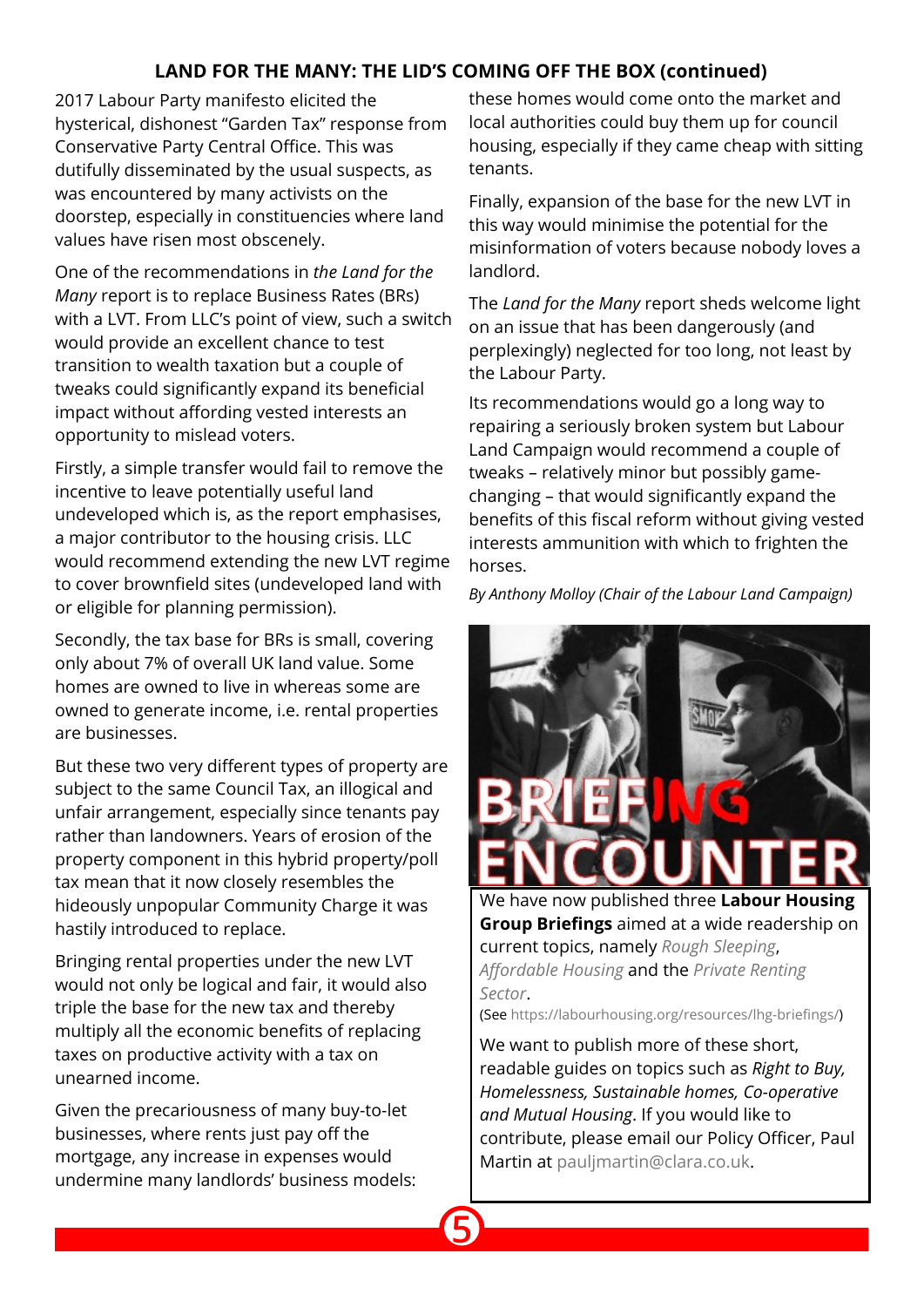# **LABOUR HOUSING GROUP - BRANCH REPORTS**

**LHG North West** was launched at a Policy Day held in Liverpool in October 2019. *Contact person: Gerard Heffey* gerardheffey@googlemail.com or Ben Clay ben.burnage.labour@gmail.com

(See also article on page 7)



**LHG North East** has not been active in the last few months but watch this space for events coming up in 2020. *Contact person*: sheila.spencer@phonecoop.coop

**London LHG** held a Policy Day in April 2019 to discuss future housing policy challenges for a Labour Government. The Exec Committee worked together to pull together a programme of key note speakers including the Shadow Minister for Housing and 2 London local Mayors, plenaries and workshops covering: taxation and funding new homes; environmental impact of homes; Housing Association governance and regulation; women and homelessness; private rented sector standards; community led housing. We welcomed over 60 London Labour Housing Group to the discussion between MPs, campaigners, London Assembly Members, policy experts and Councillors.

We were really happy to hear from Sarah Jones MP, Shadow Housing Minister on the Politics of Housing in the 21<sup>st</sup> and highlighted Labour's radical programme for housing. Karen Buck MP and Farah Hussain highlighted the devastating impact of the poor quality private rented sector and the appalling struggles faced by MPs and Councillors to improve those conditions.

Policy experts were able to join us for the workshop sessions, to explore in more detail the scale of the challenge with improving the environmental impact of homes, protecting women from homelessness and securing better regulation of the Housing Association sector.

The session closed with a key note speech from Rokhsana Fiaz, Mayor of Newham about the future for council home buildings – a positive end to a positive morning of discussion and debate. It was clear from the day that Labour has the ideas and energy for the housing challenges we face.

**LLHG's AGM in July 2019 elected a new Executive Committee:**

**6**

Tom Copley AM – Chair Roz Spencer – Vice-chair Cllr Rachel Blake – Secretary Andy Bates Cllr Ross Houston Farah Hussain Sem Moema Dermot McKibbin Cllr Mick O'Sullivan Jacky Peacock Leo Pollak Sarah Sackman Glyn Thomas Pat Turnbull *Contact person:* Rachel Blake rachel.n.blake@gmail.com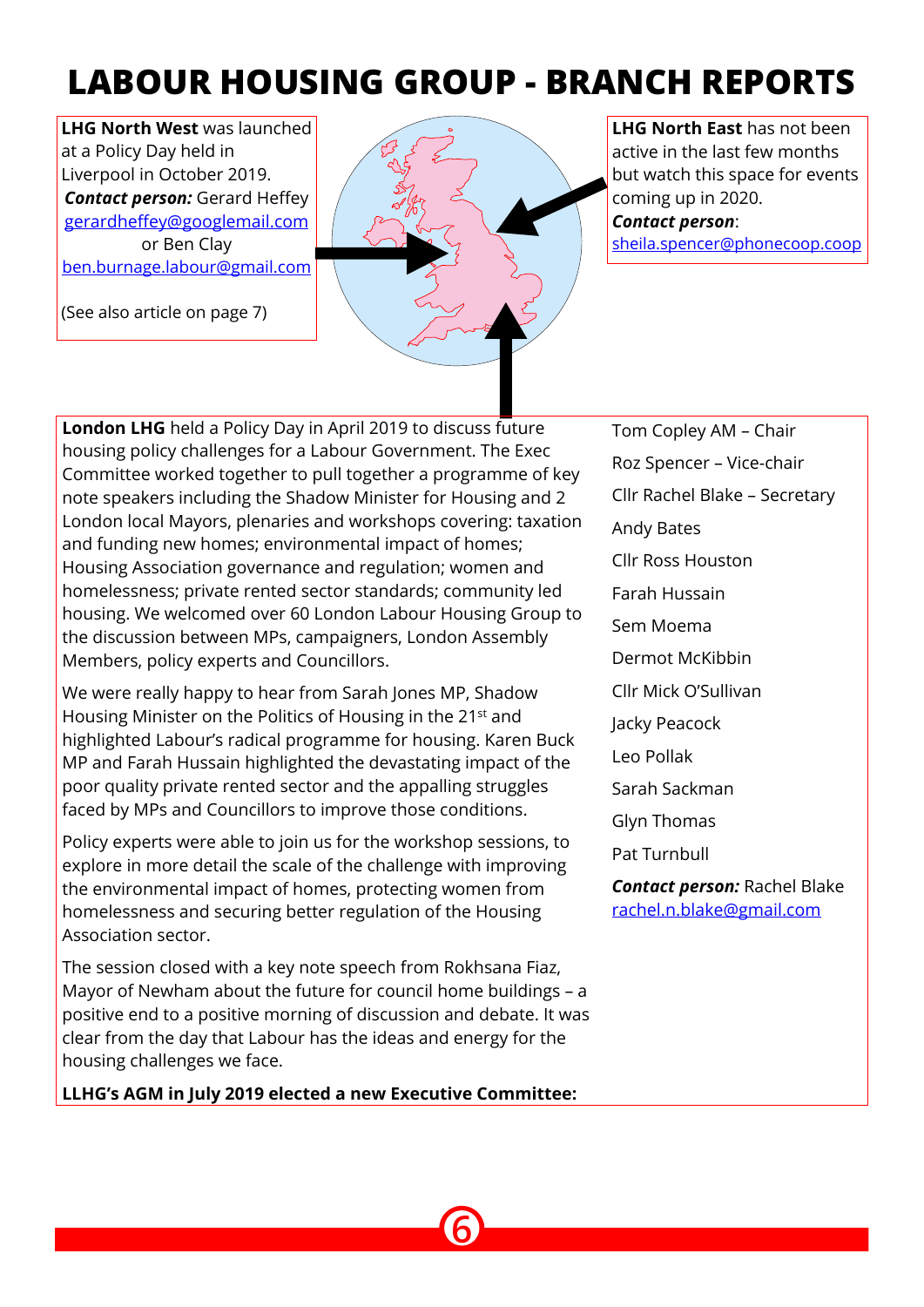# **NORTH-WEST POLICY DAY**

The LHG Policy Day in Liverpool on October 12th was attended by around 60 people from across the North West and beyond, including a wide range of speakers from local authorities, universities, housing campaign groups, and the Labour Front Bench.

Paul Dennett (Mayor of Salford) summed up the current situation perfectly with his statement "*The national housing market is broken*".

From a North West perspective, it is broken due to supply issues: **an oversupply of** *units***, and an undersupply of** *homes*.

- � A '*unit'* being an apartment in yet another high-rise city centre apartment block, usually funded by obscure fractional sales methods with promises of rental returns almost as high as the building itself. **This prices the existing community out of living in the area they live, work and socialise.**
- � A '*unit'* also being a House of Multiple Occupancy (HMO) which is not wanted by either the tenant or community but is very much wanted by the landlord who can triple the income from a standard threebedroom family house into a three-person hellhole without needing planning permission.

#### **Both of these unit types are in oversupply across the North West, especially in comparison to the undersupply of homes.**

- � *Homes* being a place for young people and families to put down roots for years to come, either as homeowners or on secure long-term tenancies with affordable or even social rent levels.
- � *Homes* being large enough to cope with the demands of everyday family life, from children playing to teenagers studying and parents catching up on the TV. Places where they can be assured that the landlord isn't going to increase the rent

next week or that the ground rent on the leasehold won't double next year.

*These are the homes which are in chronically short supply.*

**If Joe Anderson (Mayor of Liverpool) has his way then Liverpool City Council will soon start building council houses on a large scale.**

This was backed up by Peter Dowd MP (Shadow Chief Secretary to the Treasury) when he confirmed that a Labour Government will devolve more responsibility and powers to local authorities on



matters such as council housing and that sustainability will be a policy driver.

Liverpool City Region Metro Mayor Steve Rotheram, speaking at an event to launch his housing manifesto, echoed the need for more devolution to local authorities by setting a target of 20,000 new homes over 5 years across the Liverpool City Region.

He confirmed the Combined Authority won't be building the homes, but that he will be fighting for funding on behalf of the local authorities while also putting in place a Liverpool City Region decent home standard.

The Policy Day launched LHG's North West Branch. The discussion throughout the day certainly whetted the appetite ahead of the next event, likely to take place in the first quarter of 2020, which will be around how housing can have a positive impact on community wealth building.